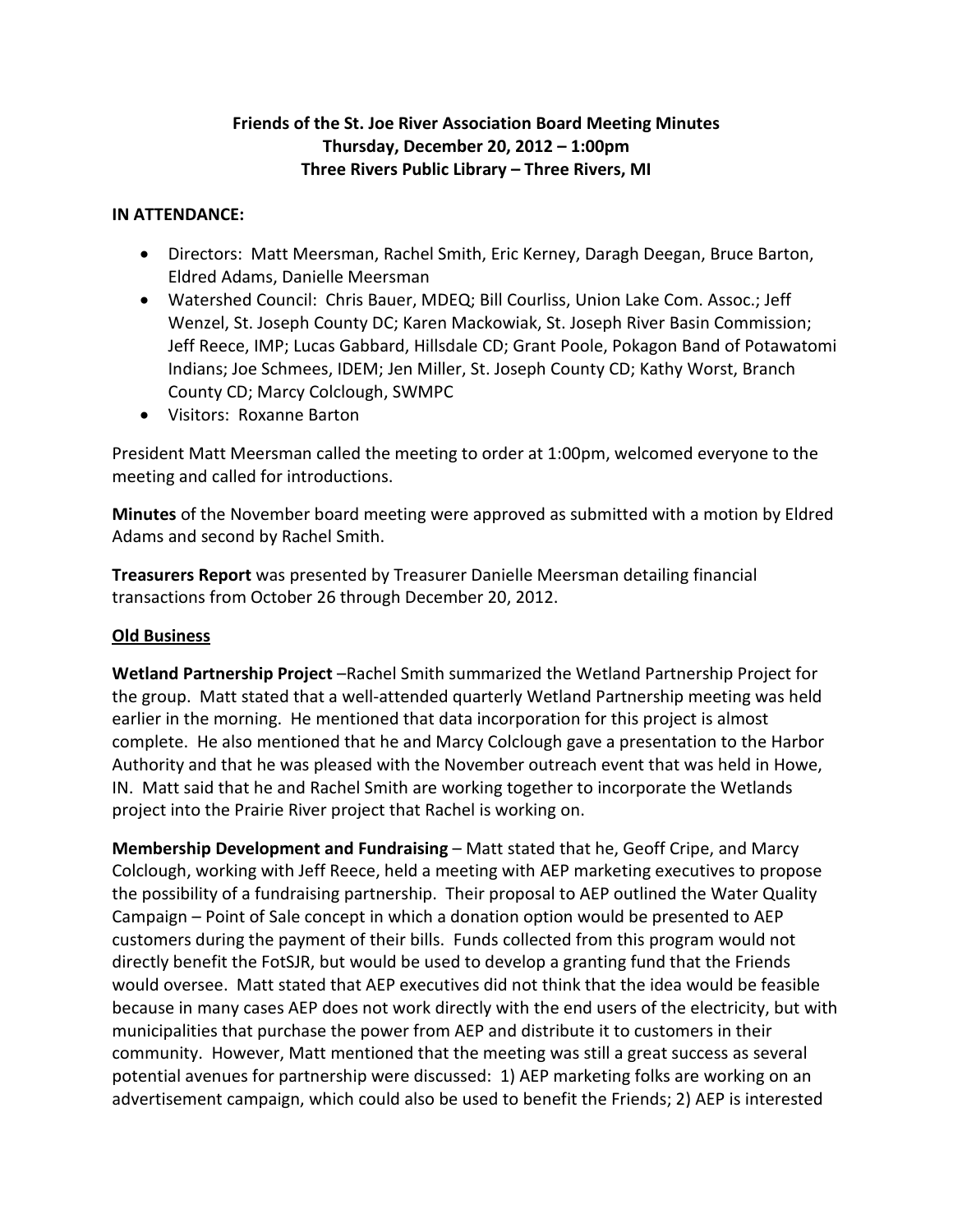in the Wetland Partnership project and could help with the promotion of the outreach events; 3) In the near future, AEP will be celebrating the birthday of the Elkhart Hydro Dam and is planning on holding an event to celebrate and promote the river. The friends could play a role in this event. 4) AEP, under their FERC licensing will soon become involved in the permitting process for private river projects including seawall construction. The Friends could assist AEP with outreach on this matter by promoting river friendly projects. A short discussion followed, where Marcy Colclough said she believed that the Friends is now in a position that it could act as a granting entity. Daragh Deegan stated that it might be beneficial to contact large wastewater utilities regarding the Point of Sale concept, but he wasn't sure if such a relationship could be established between a government entity and a private group. Matt mentioned that to ease some of this potential concern among municipalities and organizations, it might be possible to create an outside granting fund, so that funds are not directly given to the FotSJR. Eric Kerney suggested working with organizations to put promotional links to the FotSJR on their websites. Matt liked the idea and stated that it was also discussed with AEP.

**Annual Meeting Planning –** Matt mentioned that several directors' terms are expiring this year and that Geoff Cripe is heading up an election committee. Matt encouraged ideas from the group for new board members. Matt said that the theme of the Annual Meeting could revolve around the tribes in our watershed. He has had conversations with Eric Kerney and Grant Poole about the potential of getting someone from their respective tribes to speak. Grant stated that he has discussed the idea with someone from his tribe and she is interested. Eric mentioned that he is also working on enlisting another potential person from his tribe, and that he is very excited about the idea. Matt said that he is also interested in incorporating a short film into the annual meeting. A colleague of Matt's from the Van Buren CD is experienced with film and has done some film work for them, so he may be willing to help put a short film together.

The best date for the meeting appears to be Monday March  $18^{th}$ . Matt suggested modeling the times for this year's meeting, including the business meeting, off those from last year. Matt also mentioned that the serving of alcohol at last year's meeting did not detract from the event and suggested doing it again. Some discussion followed regarding promotion of the event through local media outlets. Several good media sources were provided by those in attendance. The Annual Meeting committee will work on putting together and distributing a press release as soon as the program details are finalized. Matt also showed the group a newsletter that Rachel Smith developed for the Prairie River Project that clearly illustrates Rachel's newsletter development skills. Rachel along with the other members of the newsletter committee might be able to develop a newsletter in time to promote the annual meeting.

### **New Business**

**St. JoeRiver.net Website Renewal –** Matt stated that over the past few months Danielle Meersman has been working on renewing contracts with the hosts of both websites that are maintained by the Friends. Danielle said that she discovered that the host of the St. JoeRiver.net website, Net Nation, was pretty expensive compared to other companies and decided to switch hosting services to Go Daddy. Danielle said there will be significant savings with this move and also stated that the customer service with Go Daddy was very good.